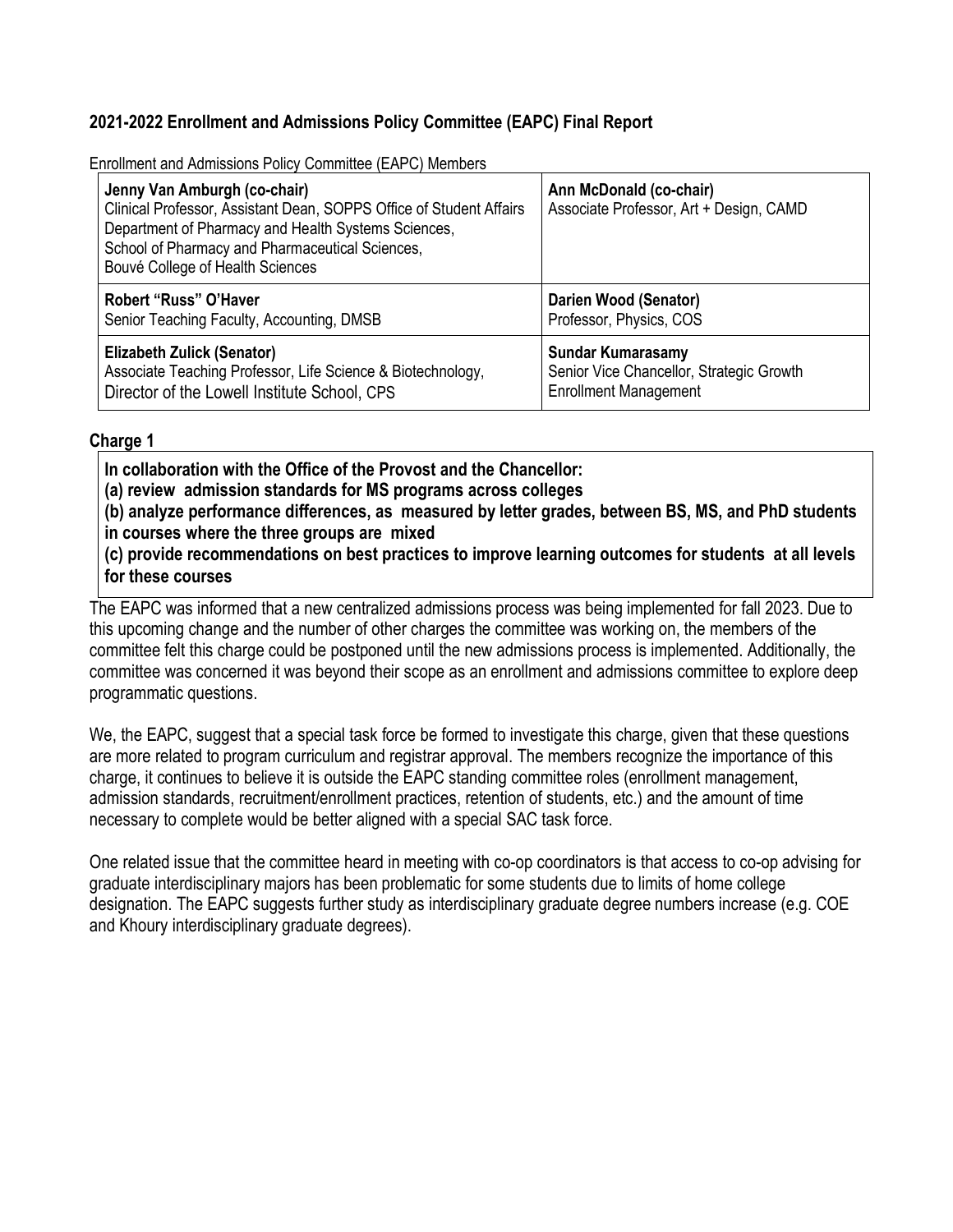#### **Charge 2**

**Investigate the issue of 'home college' on student planning in combined-majors, challenges to academic advising, communication with faculty mentors, and preparation for co-op, NU-In, study abroad, and Dialogue of Civilizations programs.**

The following conclusions are based on a summation of conversations/interviews with individuals listed at the end of Charge 2 summary:

**Combined majors are a key Northeastern University differentiator and a value to an increasing number of students and co-op employers.**

Across the university, entering combined majors across colleges grew from 1791 in 2017 to 4696 in 2021, and now account for about one quarter of the entering first year students. Majority of the growth seen in combined majors involve two colleges.

Advisors, faculty, and administrators are dedicated and collaborative across colleges in their efforts to support combined major students in their individual paths to degree, however, inconsistent structures and practices increasingly present challenges.

**To best support the growth in combined majors, the university needs to be strategic and purposeful in support of students across colleges to foster ongoing quality relationships and equitable access to resources for both students and advisors.**

The 2020-21 EPAC committee report included the following recommendation:

*The Committee recommends that the Administrative Advisory Group and Associate Deans across colleges review* and adopt practices where a student is assigned two advisors, one for each side of a combined-major, so that *they have direct access to timely information and advisors for both areas of their degree.*

**Based on interviews conducted this academic year, EAPC found that there remains inconsistent access to academic advising across colleges.**

WHEREAS combined majors across colleges represent a large and increasing percentage of the undergraduate student population and students pursuing combined majors should not face unnecessary impediments due to college boundaries.

BE IT RESOLVED that the Senate recommend that the Office of the Provost works with Administrative Advisory Group and Associate Deans across colleges to implement a policy where a student is assigned two academic advisors, one for each side of a combined-major (perhaps a primary and secondary advisor to maintain developmental relationships), so that students have direct access to timely information and advisors for both areas of their degree and consider the required effort when allocating resources.

**In addition, the Committee recommends that the Office of the Provost work with Academic and Co-op Advisory Groups and Associate Deans across Colleges to create structures and practices that are consistent and student-centered in support of combined majors (especially for those whose combined majors across colleges):**

- **Recommendations to Improve Student Experience:**
	- $\circ$  Offer students additional clarity on the implications of home college choice and decision points
	- $\circ$  Consider offering informational and welcome events that are major-focused, rather than college-focused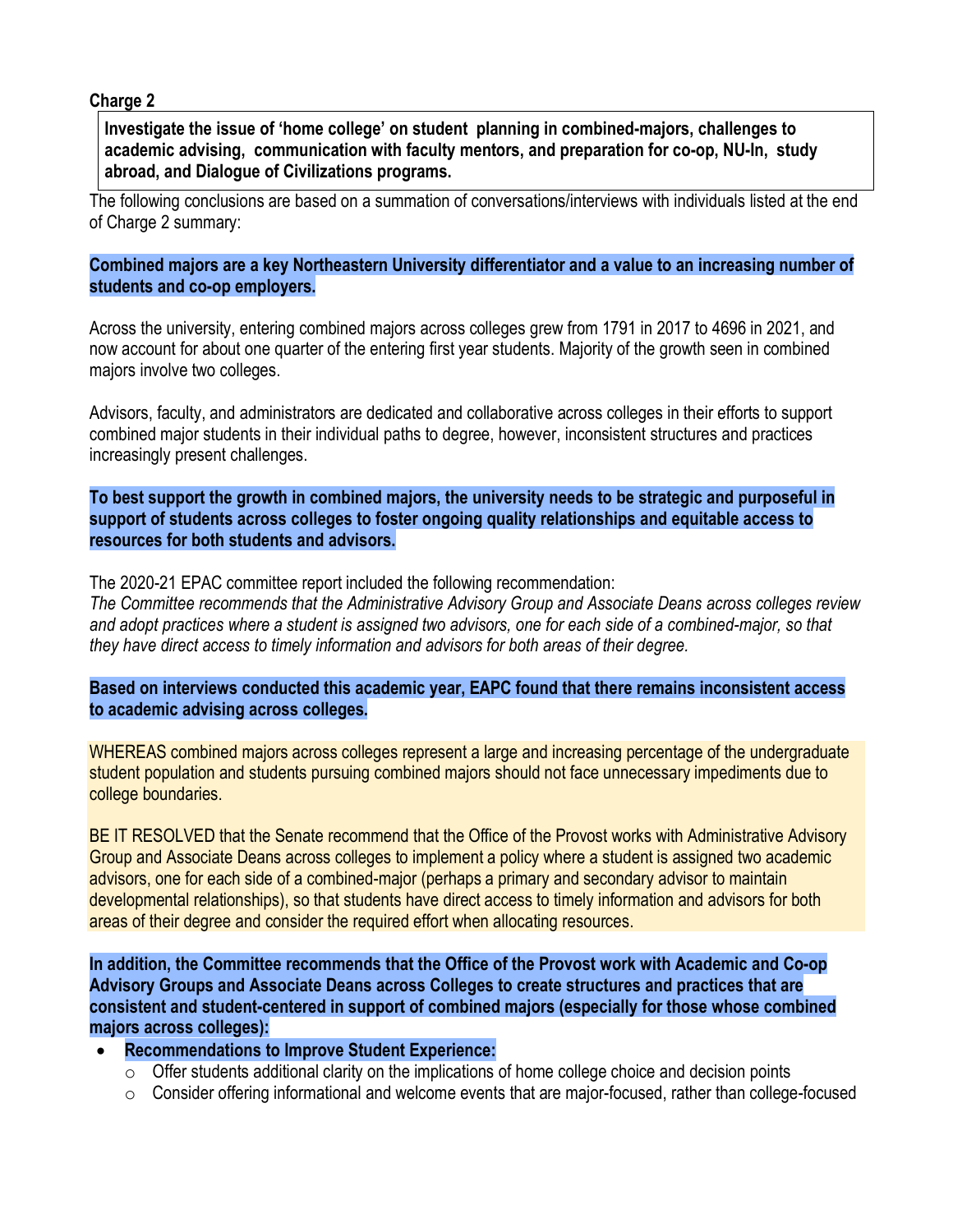- o Offer student access to co-op advisors and major-specific co-op preparation and workshops regardless of home college and initial co-op preparation area
- $\circ$  Create opportunities for equitable community and knowledge sharing for all students pursuing combined majors (especially for larger combined majors where numbers are split across two colleges)
- $\circ$  Review limitations to access presented by college-focused awards and scholarships

#### • **Recommendations to Improve University Structures and Systems:**

- $\circ$  Create practices and systems that more readily track and credit staff workload as student cross colleges
- $\circ$  Create a university-wide intent to co-op system that allows student intent and co-op placement visibility for advisors across colleges
- $\circ$  Ensure units have adequate financial and human resources to support combined majors that cross colleges
- $\circ$  Ensure that all support systems used by students (eq. DRC) be accessible to advisors from both colleges in the combined majors.

# **Findings and suggestions are based on conversations/interviews with the following individuals:**

*Provost Office conversation*

**Bruce Ronkin**, Vice Provost for Undergraduate Programs and Policies

*College Undergraduate Deans interviews*

**Laura Green**, CSSH Associate Dean of Teaching, Learning, and Experiential Education, Professor of English and Women's, Gender, and Sexuality Studies *(joined by Andy Casasanto-Ferro, Director of Undergraduate Academic Advising, CSS)*

**Andrea Raynor**, CAMD Associate Dean for Undergraduate Programs, Photography, Teaching Professor **Ben Hescott**, Khoury Associate Dean of Undergraduate Education and Experience, Teaching Professor **Jeffery Born**, DMSB Senior Associate Dean, Undergraduate Programs, Professor, Finance *College Co-op Directors/Advisors interviews*

**Veronica Porter (Ronnie)**, COS Director of Co-op Education and Associate Professor

**Lorraine Mountain**, COE Assistant Dean & Senior Co-op Coordinator, Cooperative Education

**Craig Bettinson**, CAMD Director of Cooperative Education for College of Arts, Media and Design

**Moira Mannix Votel,** Associate Co-op Coordinator & Director of Cooperative Education, Bouve,

Department of Physical Therapy, Movement & Rehabilitation Sciences

**Dierdre Jordan**, Associate Cooperative Education Coordinator, Bouve, Department of Health Sciences, Faculty **Melissa Peikin**, Khoury Director of Undergraduate Experiential Learning, Senior Co-op Coordinator **Esther Chewning**, DMSB Assistant Dean, Cooperative Education; Senior Co-op Coordinator

*UG Student Satisfaction Survey >granted access via Tableau*

**Rana Glasgal**, Associate Vice Provost for Institutional Research and Decision Support **Diana Danelian**, Senior Associate Director for Survey Research and Assessment

## **Detailed findings and suggestions:**

In conversation with Bruce Ronkin, the committee learned that pre-pandemic a task force was formed by the Provost's Office (comprised of faculty or administrators from all colleges) to address the opportunities and challenges of supporting combined majors. The task force did not generate an official report. A changing landscape (partially due to the pandemic) resulted in the Provost's Office sharing only general discussion topics with the committee. For example, Khoury College of Computer Sciences made a change in their process for combined majors (starting with incoming students in Fall 2022), in that they will be able to choose Khoury or the other College for their major as home college.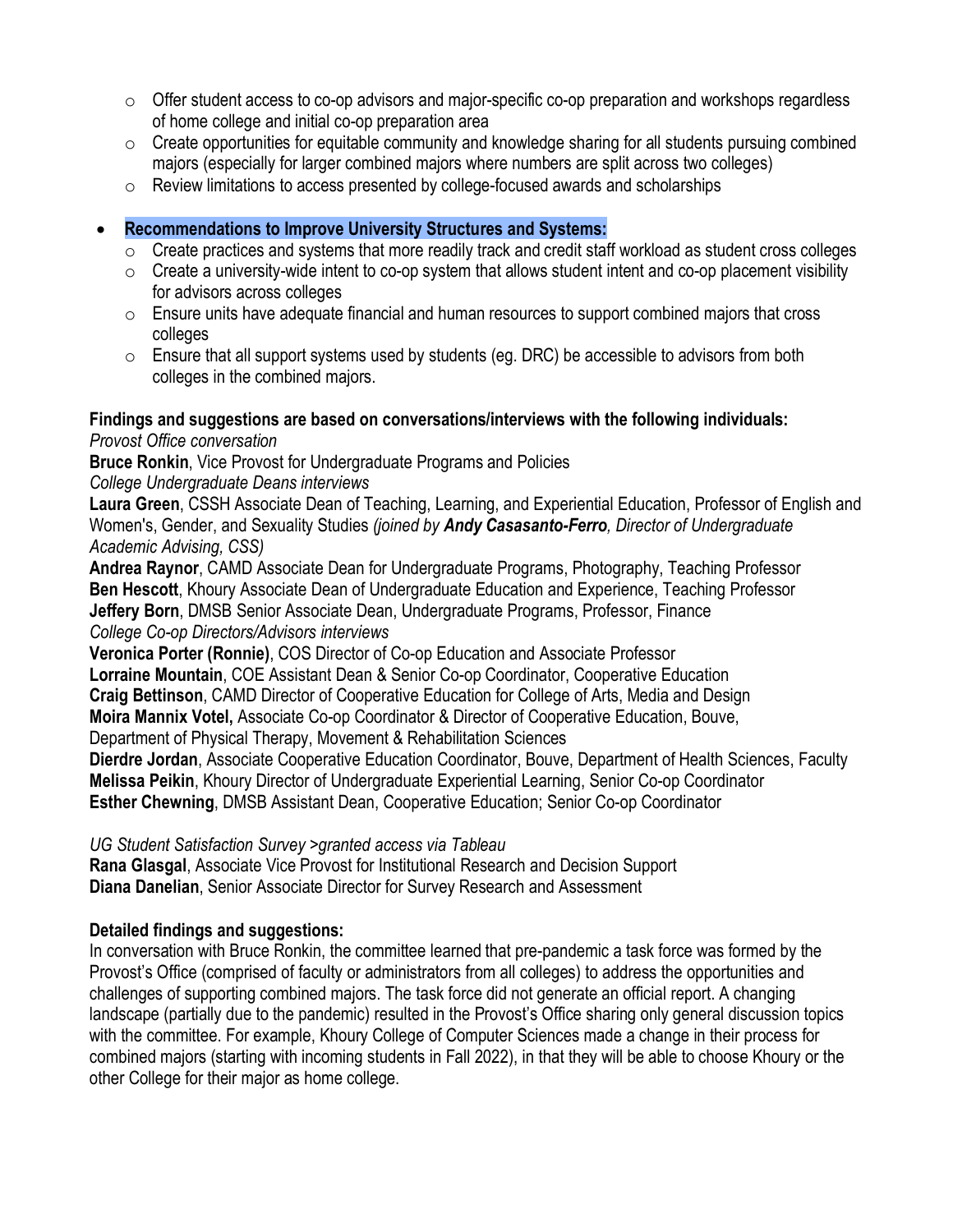*The committee acknowledges the yet unknown impacts of the change allowing incoming Fall 2022 Khoury College of Computer Sciences combined majors to choose their home college (whereas in the past Khoury was* home to all CS combined majors). The College of Engineering, COE, will remain the home college for all *engineering combined majors due to ABET accreditation standards.*

**Across the university, entering combined majors across colleges grew from 1791 in 2017 to 4696 in 2021, and now account for about one quarter of the entering first year students.** *(Source Sundar Kumarasamy presentation 1/19/2022* Faculty Senate*)*

Most of the combined major growth is in combined majors shared between two colleges. *(see Table 1)*

*Table 1: NU undergraduate students pursuing combined majors both within the same college (displayed in dark* blue in the chart) and combined majors shared between two colleges (displayed in bright blue in the chart), 2012-*2021. Source: tableau.northeastern.edu Fact Book – Enrollment*

| Fall                                                                   | 2012   | 2013   | 2014   | 2015   | 2016   | 2017   | 2018   | 2019   | 2020   | 2021   |
|------------------------------------------------------------------------|--------|--------|--------|--------|--------|--------|--------|--------|--------|--------|
| combined majors<br>both within same<br>college                         | 474    | 504    | 601    | 580    | 534    | 587    | 622    | 663    | 670    | 797    |
| combined majors<br>shared between<br>multiple colleges                 | 587    | 702    | 917    | 1,185  | 1,407  | 1,836  | 2,390  | 3,018  | 3,755  | 4,665  |
| total<br>undergraduate<br>combined majors                              | 1,061  | 1,206  | 1,518  | 1,765  | 1,941  | 2,423  | 3,012  | 3.681  | 4,425  | 5,462  |
| total<br>undergraduate<br>FT enrollment                                | 16,684 | 17,106 | 17,511 | 18,128 | 18,107 | 18,464 | 18,687 | 18,921 | 19,462 | 20,838 |
| percentage<br>undergraduate FT<br>students pursuing<br>combined majors | 6%     | 7%     | 9%     | 10%    | 11%    | 13%    | 16%    | 19%    | 23%    | 26%    |



In the Enrollment Management report to the Faculty Senate on 1/19/22, Sundar Kumarasamy presented enrollment year-by-year from 2017 to 2021. The data included the students in combined majors across multiple colleges broken down by the primary (home) and secondary college (Bouve, CAMD, COE, COS, CSSH, DMSB,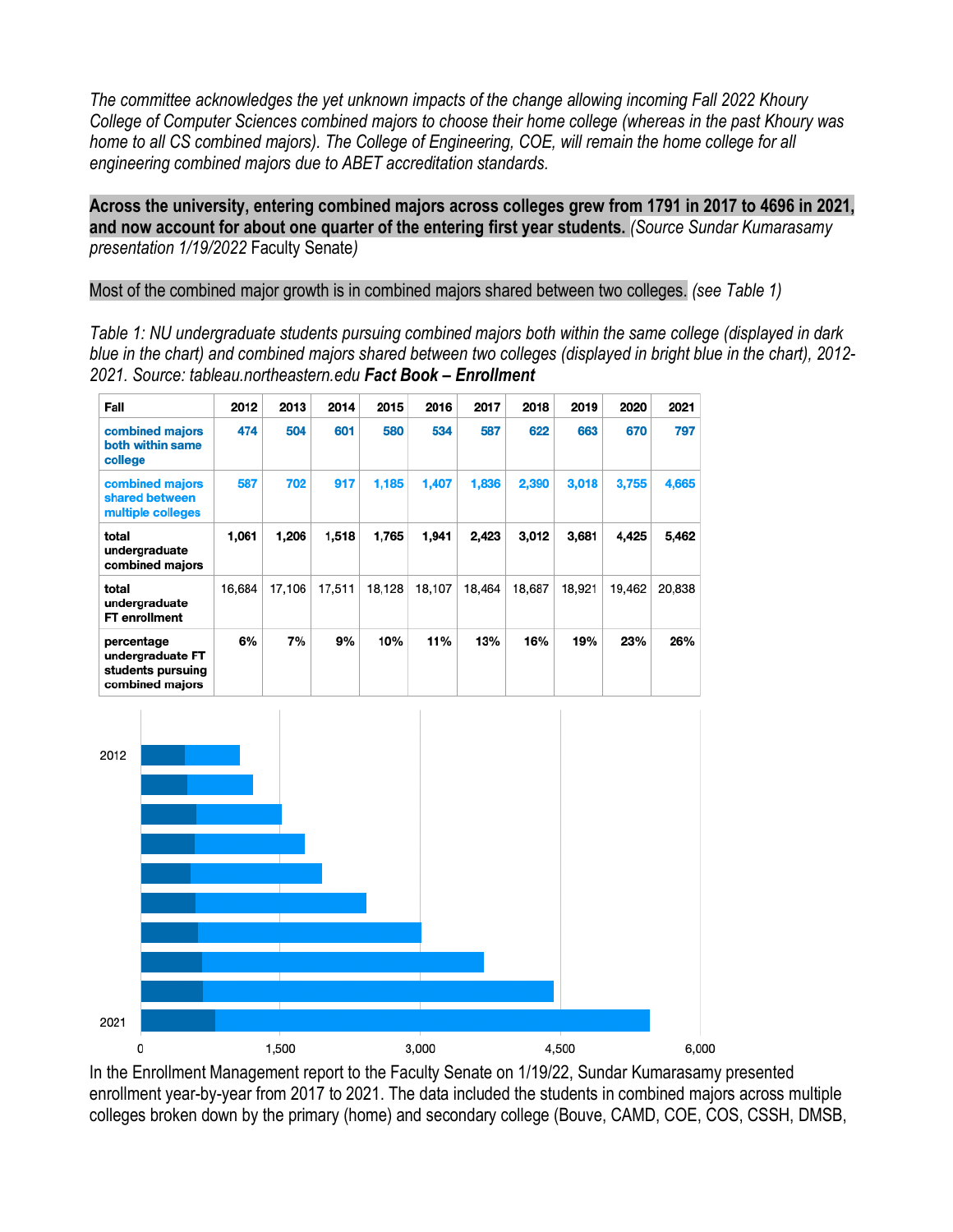Khoury). These data show substantial growth in combined majors across all colleges. For example, Bouvé had only 5 combined major students enter in 2018 and had 211 enter in 2021. In Khoury, the college with the highest percentage, the entering combined majors grew from 830 in 2017 to 1830 in 2021.

## **Combined majors are a key Northeastern University differentiator and a value to an increasing number of students.**

*Existing practices*

- Many acknowledged the value of combined majors to students, parents, co-op employers, future employers especially a good fit for attracting the increasingly selective student admissions profile with diverse interests
- The Provost Office changed policies so that combined majors stem from college and department synergies rather than be student initiated (as some were in the past). Independent majors can be used to support individual student-initiated combinations

*Considerations/suggestions for future*

- University-wide systems are needed to support the increase in combined majors and ensure quality outcomes
- It is imperative to retention and program reputation that combined major students have equitable access to information, people, and systems to navigate decisions and opportunities
- We need to think openly about how the systems and structures across the University can better support interdisciplinarity

## **There is inadequate preparation and access to information at first-year decision-making regarding the implications of home college choice**

*Existing practices*

- students choose home college via Common App without a clear understanding of the implications of that choice
- during summer orientation, first-year advising sessions, and intro to college courses there is additional information provided that clarifies home college implications, but that process is inconsistent

*Considerations/suggestions for future*

- more explicit communication or junctures provided for students regarding the implications of home college choice
- integration courses at sophomore level that elucidate the synergies of the combined fields

## **Student access to co-op advisors and co-op preparation follows (and is sometimes limited by) student home college designation.**

*Existing practices*

- Student access to all posted co-op jobs through NUWorks makes the home college boundaries less restrictive and has been working very well
- Procedures for cross-college co-op advising vary by college; however, most colleges do something to try to accommodate combined majors

*examples:*

- *•Walk-in hours for access to co-op advisors*
- Referral to a specific co-op advisor in another college (based on major) by home college co-op advisor
- Co-op advisors and directors work extremely hard to serve students, but they are often the sole source of needed information and connection with other colleges
- Access to co-op preparation classes in non-home college is difficult to access, necessitating home college changes
- There were previous initiatives to ensure common learning outcomes across all University co-op classes, but there is a percentage of course content or workshops in each college or unit that offers distinct preparation specific to certain majors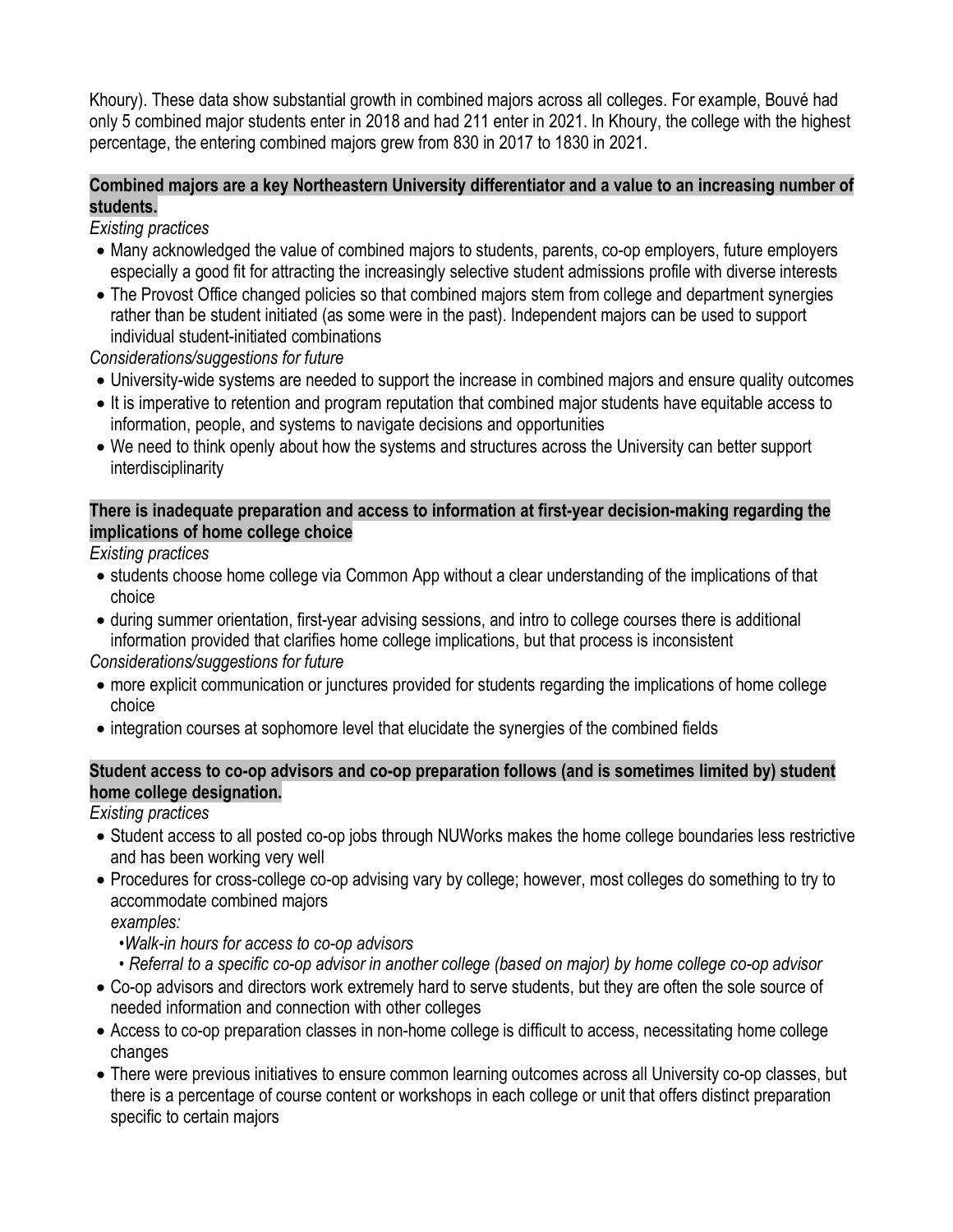• Students have the impression that they are denied something is they cannot access the co-op classes they want.

*examples:*

- *Khoury workshops with alumni/employers on technical interviews with whiteboard of real-time solutions*
- *CAMD modules on visual portfolio preparation*
- *CSSH political science connections with civic organizations*
- DSMB *w*orkshops with employers and alums (divided into three umbrella areas within business)

*Considerations/suggestions for future*

- Allow students to take two co-op classes, one on each side of degree as desired
- Provide modular content from co-op classes that includes distinct preparation specific to certain majors could be made available to students from non-home college (could provide access to online Canvas modules or access to short in-person workshops)

## **Staff workload credit and adequate resources to support students whose majors cross colleges are hard to manage and track.**

*Existing practices*

- There is no uniform system that tracks which college supports a student for a given co-op. This can create invisible loads on the advisors, and this is a concern when resources are allocated.
- There is no straightforward way for advisors to manage and report workload when they support students assigned to other college co-op advisors
- Concerns were raised about equity as compared with typical majors, that combined majors currently require more advising resources and if they have access to advisors in two colleges resource needs would be even higher.

*Considerations/suggestions for future*

- Create a standardized, online "intent-to-coop" form might help to address lack of up-to-date information when a student has chosen to work with other college co-op advisors
- *G*enerally, there seem to be fewer problems working across colleges in co-op advising than in academic advising, but it is still important to allocate resources equitably as inconsistent access policies seem to be driven by limited resources

**There is inconsistent access to communities and relevant resources in both areas of combined majors.** *Existing practices*

- Students in combined majors with numbers split across two colleges results in students attending separate welcome and orientation events and receiving different information
- Awards and scholarship funds organized by Colleges, may inconsistently be available to students following the same combined major but in different home colleges

*Considerations/suggestions for future*

- To maintain equity, events and information should be organized around larger majors, and not have the students split by college, e.g., welcome events
- Combined majors need access to various systems regardless of home college
- College awards and college scholarships should not be limited by home college

## **Inconsistent practices across colleges is confusing and adds impediments for combined major student success.**

*Existing practices*

- Inconsistent practices in student access to academic advising persists examples:
	- Khoury plans to make visible in Navigate both a primary and secondary advisor (one for each half of degree)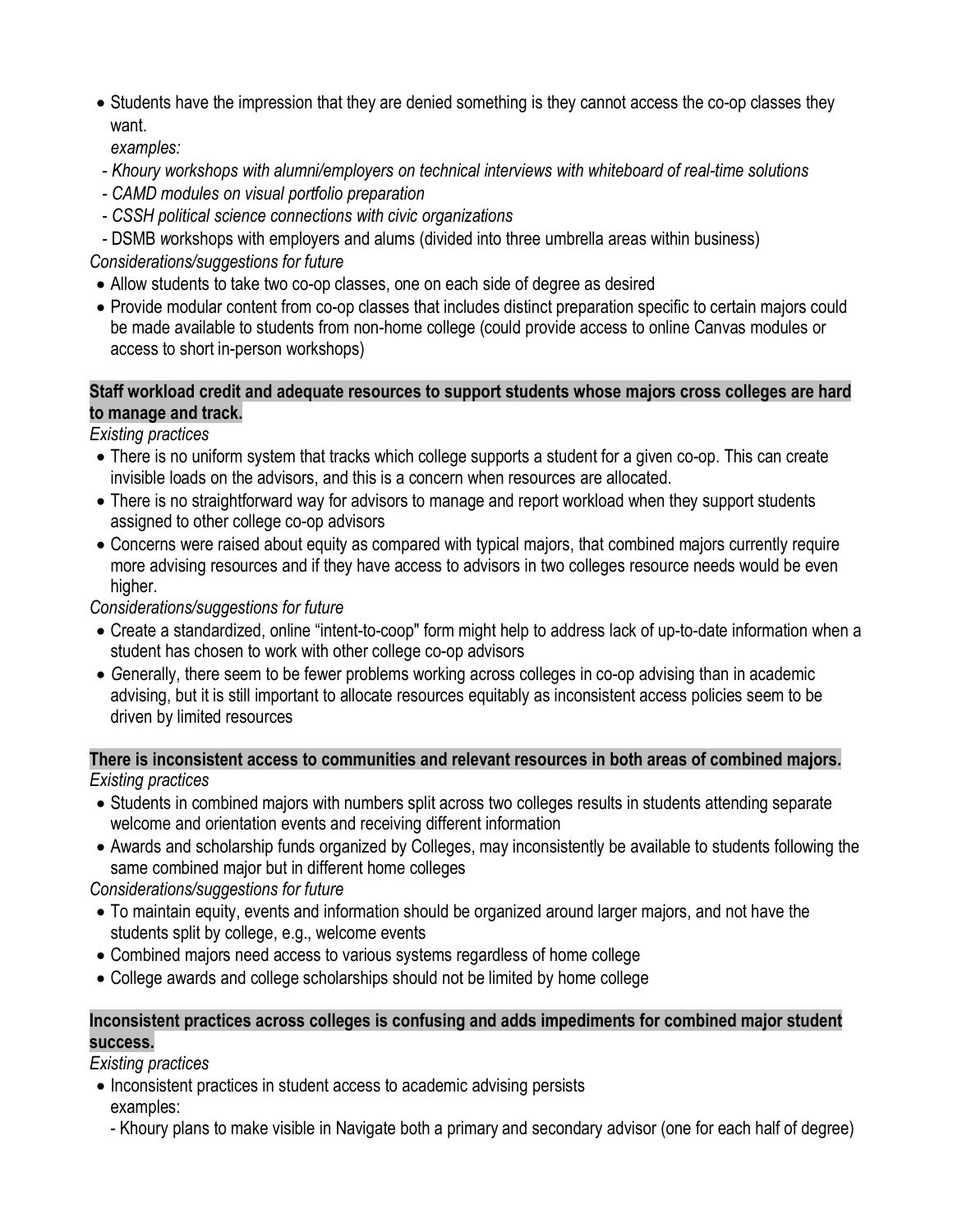for combined major students

- CSSH allows combined major students access to CSSH academic advisors only if CSSH is their home college - similar to co-op advisor access, DMSB allows non-DMSB home college students access only through walk-in

hours

#### **Student perspectives**

The committee wanted to include student perspectives and considered focus groups but did not have enough bandwidth to undertake student information gathering this academic year.

We determined a good beginning point for student perspectives would be the data from the **Undergraduate Student Satisfaction Survey**. We reviewed the questions and examined response data, separated by single majors, combined majors within the same college, and combined majors across different colleges. We observed no striking differences, but we saw a slightly lower rating from combined majors in two questions: "How satisfied were you with the following aspects of your major? Quality of advising" and "How well prepared do you feel with respect to… Identifying your immediate career goals? or identifying your long-term career goals?".

*The Committee recommends that Northeastern University Decision Support review and revise the Undergraduate Student Satisfaction Survey to be more inclusive of undergraduate combined majors and allow* better access to future data regarding the student experience of combined majors (whether within a single college *or across colleges)*

#### **Undergraduate Student Satisfaction Survey** *(problematic questions excerpted)*

We propose the following backward compatible survey revisions: *Existing question:* On the whole, how satisfied were you with your major? *Proposed revision:* On the whole, how satisfied were you with your major or combined major?

*Existing question:*

If you have more than one, report the major from your primary college *Proposed revision:* If you have more than one, report the major from your primary college

*Remove this phrase or qualify that it only applies to double majors, not combined majors.*

*Existing question* How satisfied were you with the following aspects of your major? *Proposed question* How satisfied were you with the following aspects of your major or combined major?

#### **Charge 3**

**Review university efforts to address the mental health needs of students, including WeCare and UHS support, and other NU mental health resources.**

#### *UPDATED from January 2022 EAPC SAC Report.*

In order to address Charge 3, EAPC sent out a series of questions related to mental health resource access to the *whole faculty via the SAC Faculty Survey. Overall, 367 faculty members competed the survey, 61% non-tenure track faculty and 38% tenure track faculty.*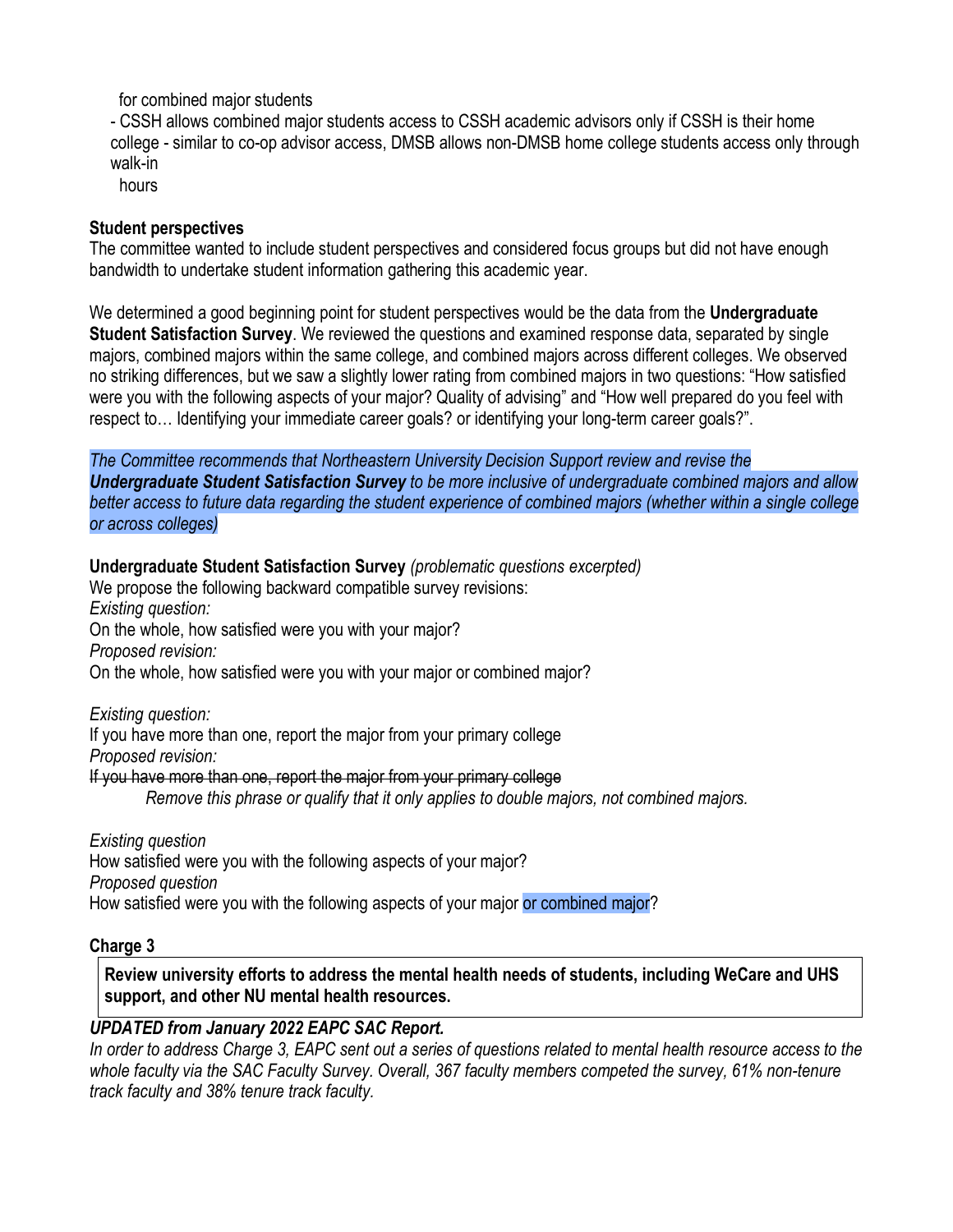## **Findings:**

Only 53.41% had seen the Faculty Guide: Supporting Student Mental Health Guide (released FL 2021) developed by the Provost's Office, implying we need to further evaluate how the information is shared and integrated into the workflow for faculty/staff. Additionally, there was minimal confidence in our faculty that they could support students with mental health issues and direct them to the correct resources. To note: currently, department chairs are asked to send them to their faculty. Information was also presented at Faculty Senate, posted on their website and shared in the Faculty Senate Newsletter. This information is also posted on the Provost Website.

## *EAPC recommends the following, with insights from Deb Franko,* Senior Vice Provost for Academic Affairs*:*

- Including the Faculty Guide: Supporting Student Mental Health Guide in pre-term emails sent out to all faculty moving forward.
- Developing a self-paced, situational training module for faculty, as well as developing a decision tree for faculty to utilize.
- Integration of advisors into the flow or working with students / faculty or have point people within colleges that are 'enhanced mental health' responders to support the University initiatives
- Integration of mental health resources with active links available on Canvas (on the home page) and course syllabi. Please note that the Provost Office is already working on this and the resource info has been posted on the homepage to Canvas.
- Updated Faculty Guide: Supporting Student Mental Health Guide was disseminated February 2022.

## **March 30, 2022** –

EAPC members met with Dan Solworth (Vice Chancellor, Wellness & Student Success), Christine Civiletto (Interim Executive Director of UHCS) and Kellianne Carfi (Director of Wellness Initiatives, UHC) to explore a collaborative approach to the advancing the JED Campus program at the University. All parties had been in prior separate discussions with the JED Foundation, Director of Higher Education Outreach to learn what was needed to become an active member within the JED Campus programs and their outcome metrics of success. While the focus will reside in student affairs, we learned that there needs to be a strategic partnership and a purposeful involvement of both academic (faculty) and student affairs for successful implementation.

In January 2022, the EAPC made a recommendation to the SAC "The University should consider reaching out to leading foundations – e.g., the JED foundation – offering mental health awareness programs (and efficacy measurements) on university campuses by March 31, 2022. This effort would recognize that such foundations often have best practices on how faculty can serve an impactful role and how to best engage faculty in such processes." Given the recent meeting, the EAPC is moving the recommendation to a formal resolution.

#### **Information Reported to the SAC in January 2022:**

The committee contacted the following individuals: Debra Franko (Senior Vice Provost for Academic Affairs), Constance Yowell (Senior Vice Chancellor), Dan Solworth (Vice Chancellor, Wellness & Student Success) and Mike McCarthy (Director, Student Support Initiative). The following resources were shared:

- Learned that the Faculty Guide: Supporting Student Mental Health was created by the Senior Vice Provost for Academic Affairs, University Health and Counseling Services, and the Office of Prevention and Education at Northeastern.
- The process for communication / sharing the guide to faculty / staff seemed to be unclear. The Faculty Guide was shared with Associate Dean of Faculty to share in Colleges / Units – however, the EAPC members did not feel the sharing was systematic nor the communication where the document will 'live' for future reference OR plans for keeping the document up to date.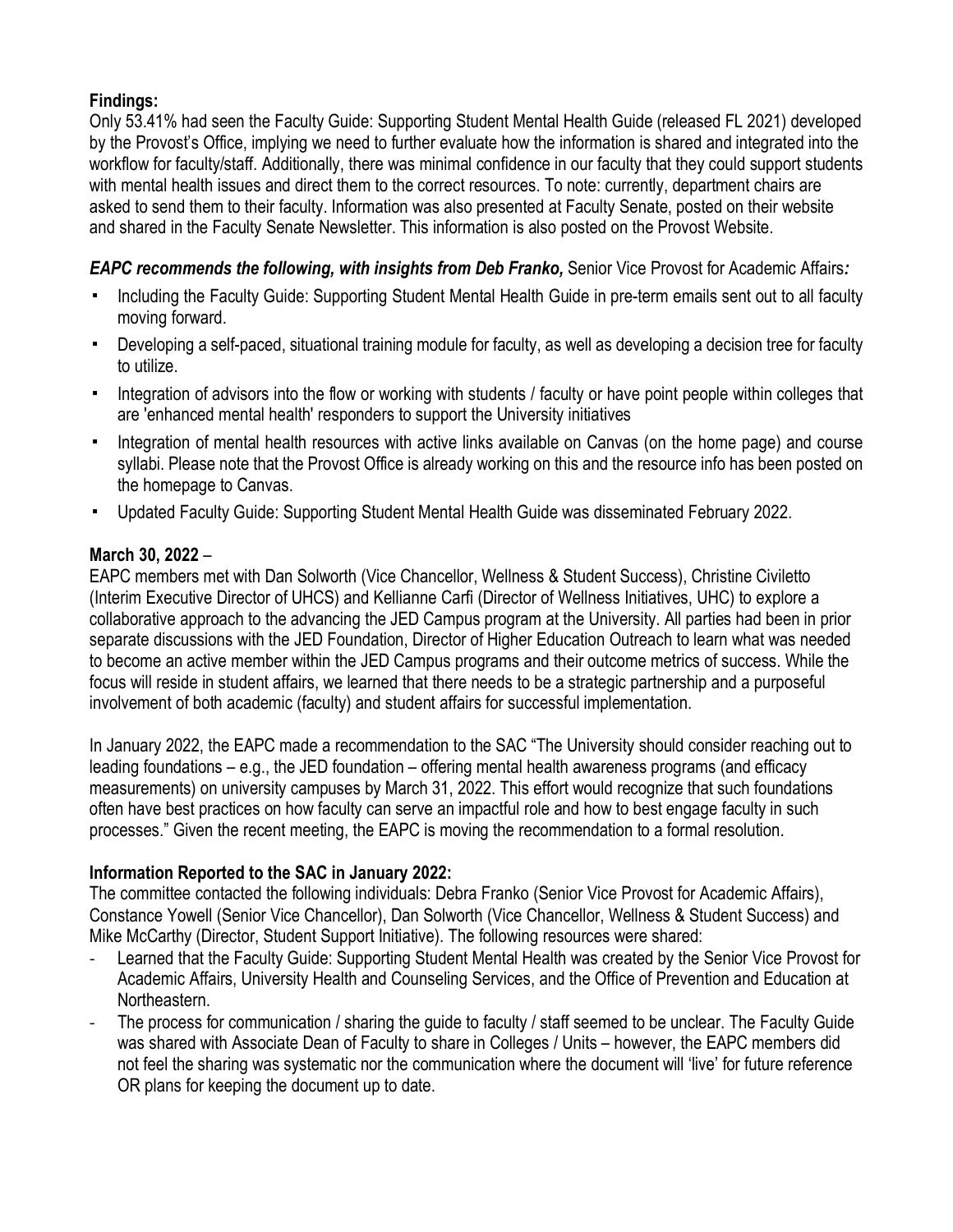- Student Affairs Wellness and Student Success program hosted Mental Health Awareness week from Oct. 10- 15, 2021, incorporating events across the Boston campus (in collaboration with Colleges and the Center for Spirituality, Dialogue, and Service) featuring yoga, mindfulness, and spirituality through art.
- Based on most recent 'search' (10/25/2021), the guide is available at:
	- o <https://provost.northeastern.edu/app/uploads/Faculty-mental-health-guide-final.pdf>
	- o <https://www.northeastern.edu/uhcs/health-and-wellness/faculty-guide-supporting-student-mental-health/>
- Creation of the Student Support Initiative (SSI):
	- o **Stakeholder Wiki**: provides a 'deep' dive on all things SSI [https://miro.com/app/board/o9J\\_l92wSnI=/](https://nam12.safelinks.protection.outlook.com/?url=https://miro.com/app/board/o9J_l92wSnI=/&data=04%257C01%257CJ.VanAmburgh@northeastern.edu%257C7f97391bf7a14e32ba5908d98868d9aa%257Ca8eec281aaa34daeac9b9a398b9215e7%257C0%257C0%257C637690806185047273%257CUnknown%257CTWFpbGZsb3d8eyJWIjoiMC4wLjAwMDAiLCJQIjoiV2luMzIiLCJBTiI6Ik1haWwiLCJXVCI6Mn0=%257C1000&sdata=ovrarttP3ykquyK2tlqXGxLNgK118xdTzvlXJq/0g5c=&reserved=0)
	- o **Overview of the SSI:**
		- SSI pairs first year undergraduate students with a 2<sup>nd</sup> year or above student called a Student Success Guide (SSG)
		- Much of their engagement takes place on an app called MentorHub NU
		- When students log in for the first time, they are told that MentorHub is not to be used for emergencies and given a list of resources to use if they need immediate assistance.
		- Throughout the SU 2021 the SSI team worked with stakeholders throughout the University to put together a comprehensive knowledge base of resources available to students
		- Our SSI Staff our Success Coordinators (SCs) and SSGs received training from UHCS and OPEN staff on appropriate responses and processes
		- Through MentorHub NU, SSGs can direct students to appropriate referrals
		- These referrals and resources include all areas of the University, including key health and wellness resources like UHCS, OPEN, the DRC, WeCare, and others
		- The knowledge base housed on MentorHub NU is ever-expanding as processes changes and resources grow
		- We have a tiered model in place to handle all well-being cases and that Success Coordinators will work with SSGs and the students in these situations.
			- As of 10/5 77 referrals related to health and wellness have been made by SSGs have included items like find@northeastern, working with the nutritionist, connecting with staff supporting NUSHP, among others.

#### o **Communication with Students, Advisors, and Faculty**

- All first-year students completed a module related to SSI as part of their online orientation materials
- Students received timed e-mails from SSI Director, their Success Coordinator (SC), and their SSG
- Residential Life staff provided print materials and talking points to help get first year undergraduate students onto MentorHub NU
- Ongoing meetings with SSI Associate Directors (ADs) and representatives from advising for the different colleges
- SSI team members tabling in key locations around campus including residence halls, high traffic areas, and attending events
- Other outreach includes social media and upcoming "Street Team" where SSGs move around campus to get the word out
- Select faculty members/colleges inviting SSI team members to come in to speak in first year seminar meetings
	- These meetings are continuing throughout the Fall semester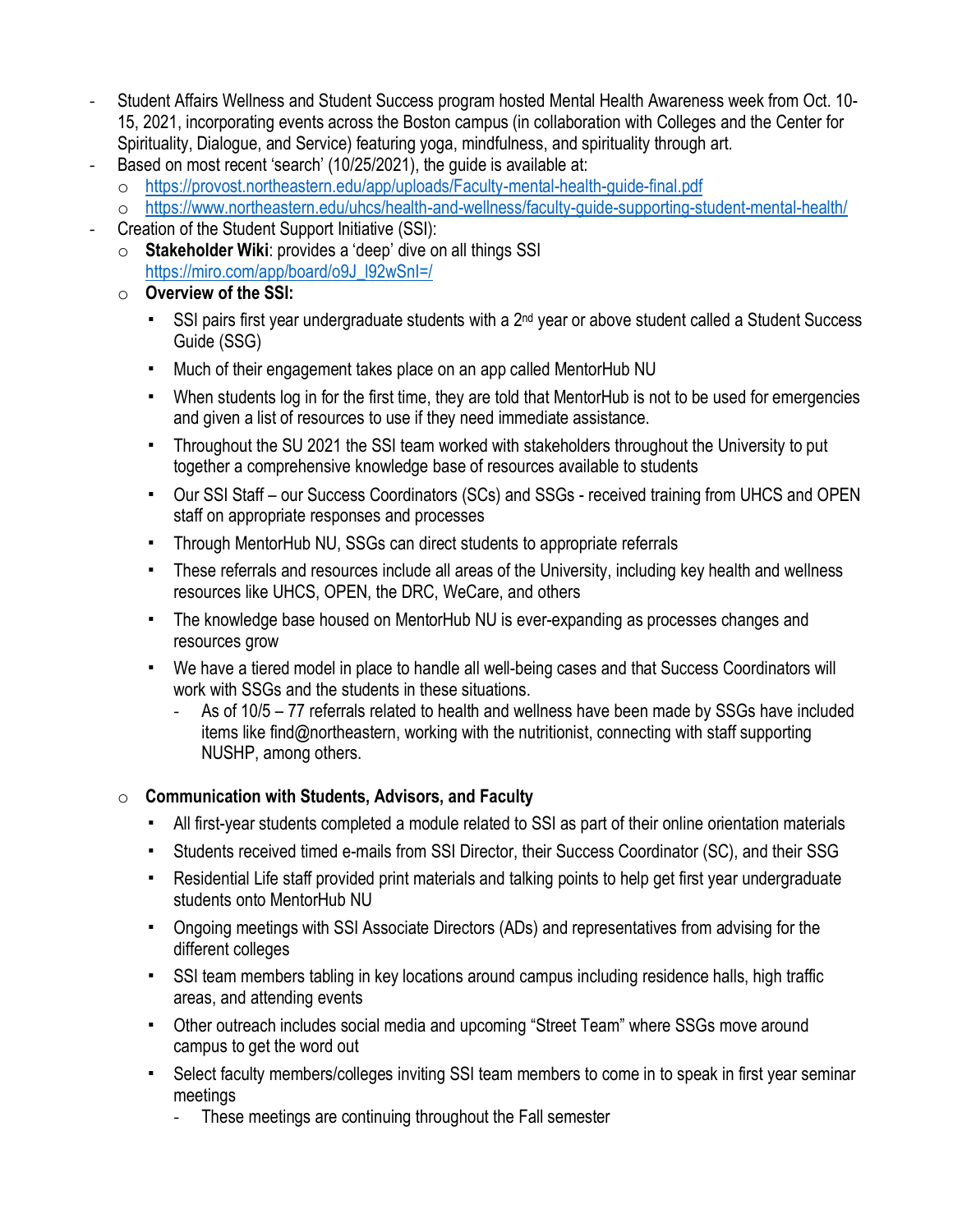## **EAPC recommends (January 2022 Reporting to SAC):**

- 1. An assessment is performed by central administration of the value and accessibility of the resources (WeCare, MentorHub – SSI, etc.) offered to students from the faculty, staff and students' perspectives by March 31, 2022;
- 2. Provost Office, Wellness & Student Success and / or Student Support Initiative create a strategic and coordinated communication plan about the available resources for faculty, staff and students (e.g., at the beginning of each semester, prior to finals, included in new hire orientation, student orientations, creation of a centralized website etc.) by January 31, 2022.

## **EAPC resolution**

WHEREAS given the importance of mental health on campus as evidenced by the recent creation and distribution of the Faculty Guide: Supporting Student Mental Health by Senior Vice Provost for Academic Affairs, University Health and Counseling Services, and the Office for Prevention and Education at the University, the increased presence of the student organization Active Minds at Northeastern, and the prominence of the JED Foundation as the leading organization with best practices assisting college campuses across the country on the emotional health of students.

BE IT RESOLVED that the Senate recommend that the Office of the Provost collaborates with Vice Chancellor, Wellness and Student Success, in the University's Office of Students Affairs (under Senior Vice Chancellor of Student Affairs) and faculty representatives from the colleges to engage, financially support and assist in the full implementation (4-year commitment) of the JED Campus program at the University.

## **Charge 4**

#### **Follow up on the establishment of clear and transparent procedures for advisors to refer to students WeCare**

The committee met with Tom Sheahan (Senior Vice Provost for Programs and Policies) and Bruce Ronkin (Vice Provost for Curriculum and Programs).

- Learned that a common platform (Navigate) is used by advisors as well as by WeCare and athletic advisors.
	- o Academic advisors and WeCare use Navigate, this allows for tracking and coordinate efforts. Advisors can then do this on Navigate and refer the student on WeCare and a brief synopsis of why. WeCare can then close the circle on this, so the advisors know.
- Learned that WeCare hired additional support, unclear if the number of individuals working within WeCare is sufficient for the caseload / work being referred.
- The organization is centralized under Dan Solworth (Vice Chancellor for Student Success).

The goal of establishing "clear/transparent procedures for advisors to refer students to WeCare" appears to be achieved.

#### Initial review of the 11/01/2021 report, SAC asked for clarity on the comparison of the FACT vs NAVIGATE *and the communication plan to all faculty. Response from Bruce Ronkin, Vice Provost for Undergraduate Programs and Policies (11/10/2021)*

Could we get a comparison of the two systems systems—FACT and Navigate—ie do you have something on this when the systems were being evaluated?

- FACT and Navigate are not comparable applications so I can't really compare them for you.
- FACT is a Northeastern-built application that has only one focus: it is an early warning system where faculty report to students and academic advisors how their students are doing in class.
- Navigate is a commercial product made by Education Advisory Board (EAB) that provides a full suite of Student Success applications, data analysis, and reporting. It is used by academic advisors and support offices around campus. One of its many modules is an early warning system called Progress Reports.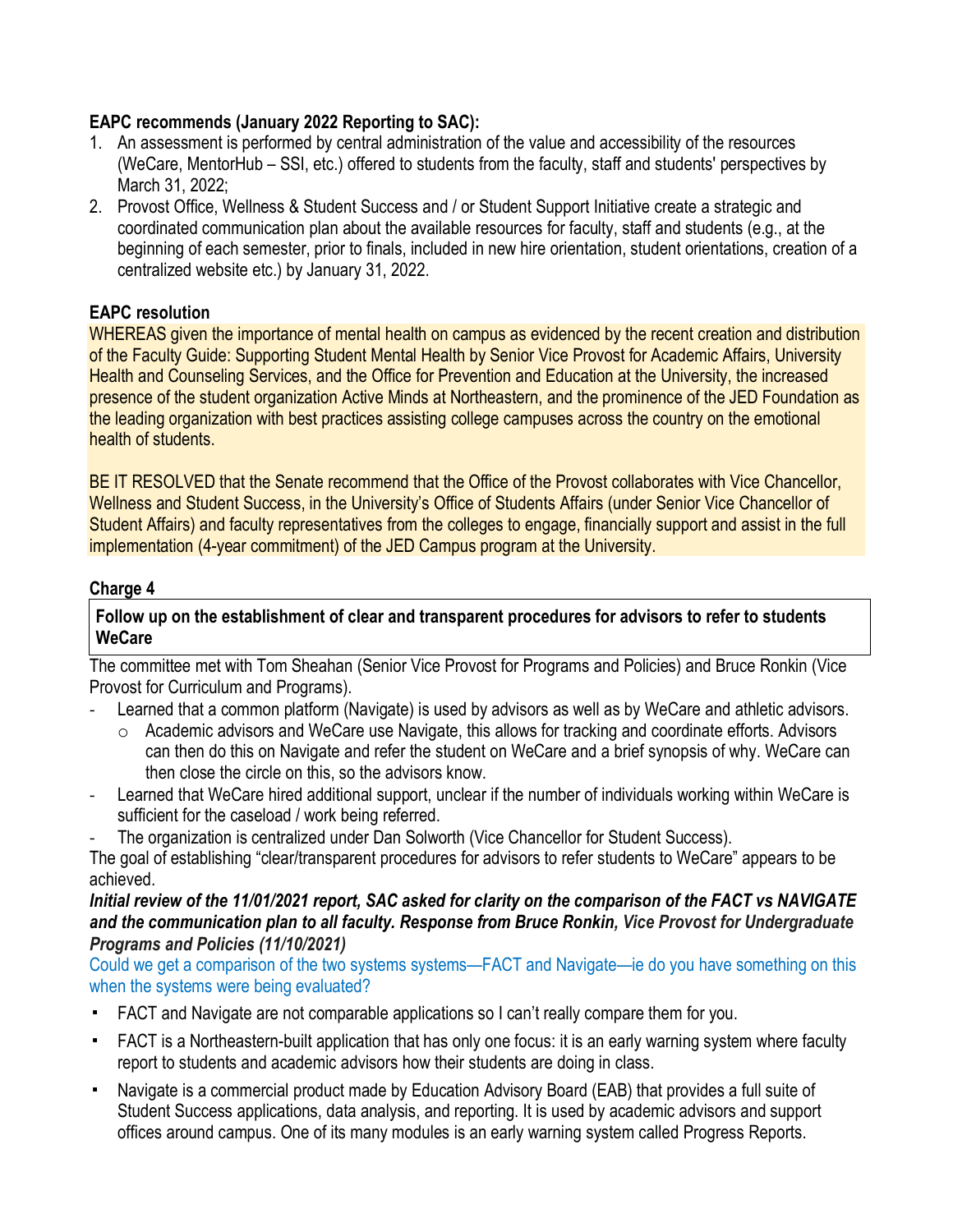## How has the changeover to NAVIGATE been communicated out to all faculty?

- Academic advisors at Northeastern have been using Navigate since 2013. We started exploring the Progress Reports module of Navigate in Spring 2020 when we concluded that the features had evolved to point that they had surpassed FACT in some cases. We began with a small pilot that semester with the Explore and General Studies Program and focused on two courses: FSEM 1000 and ENGW 1111 working closely with the faculty in those courses getting feedback on their experience. The faculty were positive about the experience and we decided to do a pilot in another college.
- In Summer 2020, we made some tweaks based on the first pilot faculty recommendations and we launched a pilot in Khoury and DMSB with its courses CS 3200 that had 87 students, 4 sections of CS 3500 (339 students), and MGSC 2301 with 34 students. The Associate Deans and Advising Directors worked closely with the faculty to prepare them for the pilot. Again, it was successful with faculty citing the reduced clicks involved and the more efficient overall process, and we also learned a lot about how to tweak the settings to meet our needs.
- We then did a much larger pilot involving all of Khoury College in Spring 2021, using Progress Reports for all undergraduate and graduate courses in the college. Associate Dean Ben Hescott led the way on this and it was very successful showing that we could work with a large number of students and faculty. And having computer scientists provide feedback was especially helpful.
- Of course, COVID was in full swing and we were all focusing on bigger issues during 2020-2021. We waited until Fall 2021 to move ahead to the next step. Based on the response from the faculty in the pilots and the feedback from the academic advisors, we prepared for an even wider rollout in Fall 2021. During Summer 2021, a communication went out to faculty letting them know that we would be using Progress Reports in the fall, described briefly how it worked, and that they would be receiving an email with a link and more information once we were into the fall semester. That information went out four weeks into the semester. Both communications included contact information for questions and assistance including a dedicated email address, [ProgressReports@northeastern.edu](mailto:ProgressReports@northeastern.edu)
- The overall faculty response rate was equivalent to FACT. The large majority of faculty had a smooth experience. Advisors are now working with all students identified as being of concern. We did identify a small number of issues that caused some faculty challenges, especially large courses like labs with one main instructor and a group of lab instructors where the preference for who completes the progress report varies from course to course. There were also a few cases where a professor clicked "finish" when they weren't finished and we are working to make sure this will be clearer to everybody.
- So, we are learning more with each step. Three key points:

1) FACT was very involved and required too many steps for faculty—especially instructors of large classes. Progress Reports (as we learn from our experiences and set it up just right) will enable us to make things easier for faculty

2) Progress Reports creates a "case" for each student that gets a Progress Report concern. This case in then tracked in Navigate, keeping records of each participating office's involvement (tutoring, GEO, Honors, etc.), and allows a case to be "closed" when it is solved. The data can then be analyzed in larger ways to see how effective we are at identifying, responding, and solving cases (FACT can't do any of that),

3) FACT still exists on our servers, I believe it is still being used to some extent in CPS, and we can bring it back to other colleges if we choose, but given the advanced features in Progress Reports, I don't think we'll see advisors or faculty request this.

## **EAPC Recommends (January 2022 Reporting to SAC):**

- 1. An assessment is performed by the Provost Office of the functioning of the Navigate referral procedures from the point of view of the advisors by March 31, 2022.
- 2. An assessment is performed by the Provost Office of the reorganization under the Vice Chancellor for Student Success by March 31, 2022.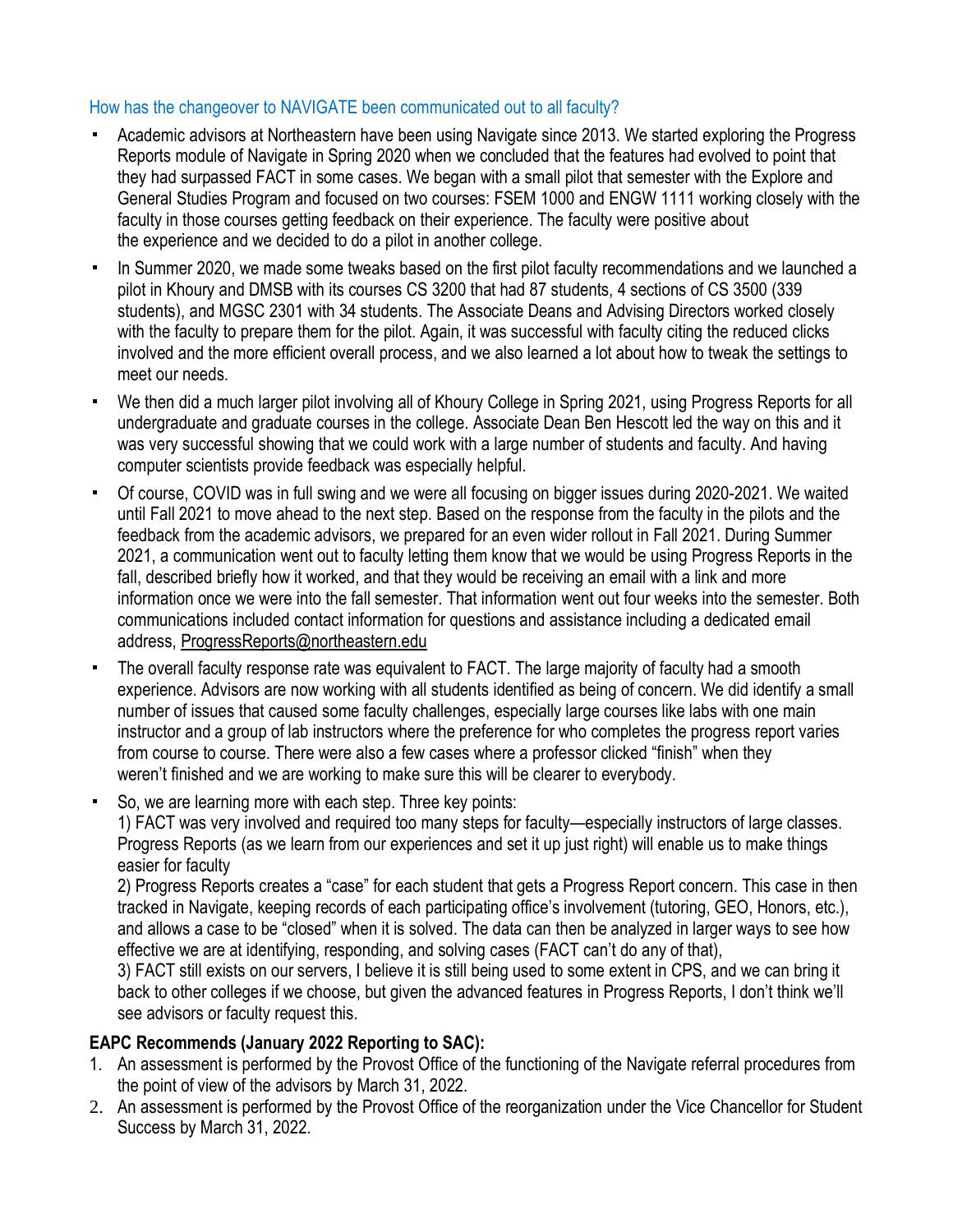3. An assessment is performed by the Provost Office of FACT versus Navigate by March 31, 2022.

## **Charge 5**

**Follow up on recommendation that Provost's Office report to the Faculty Senate on progress in procuring an updated online platform for individual student plans for student, advisor, and faculty mentors (as moved in EAPC 2018-19 1st Resolution).**

Siham Doughman (Associate Vice President and University Registrar) and Bruce Ronkin (Vice Provost for Undergraduate Programs and Policies) are leading the effort to implement an updated online platform for individual student plans for students, advisors, and faculty mentors.

The committee was referred to Siham Doughman by Bruce Ronkin and Tom Sheehan. Siham presented to the committee the implementation plan for Northeastern University's switch from **DARS, Degree Audit Report** to **uAchieve Planner**, both provided by the company CollegeSource. **uAchieve Planner** is a "*modern academic planning tool that allows students to build personalized term-by-term plans on their path toward graduation*." Future implementation will include **uAchieve Degree Audit** "*a flexible degree audit system designed to track progress toward degree completion and certify students for graduation*." CollegeSource urls: <https://www.collegesource.com/products/planner/> and [https://www.collegesource.com/products/uachieve/.](https://www.collegesource.com/products/uachieve/)

The **uAchieve Planner** empowers students to build personalized term-by-term plans on their path to graduation in concert with academic advisors, helping them stay on track to meet their goals. **uAchieve** is a cloud-hosted solution and will offer insight via student planning data to colleges and departments to better forecast course demand.

**Schedule** *(admittedly an aggressive timeline)*

*October 2021* planning transition from DARS to uAchieve *March 2022* launch live pilot exclusively with academic advisors pilot with possibly two college(s)TBD, dependent on access to 4 years of future data

*Summer/Fall 2022* Degree Audit system data fully in the cloud Go live to students Summer 2022 (date TBD)

*Future phases* rollout **uAchieve** to graduate students implement **uAchieve** Degree Audit

*Responses to additional EAPC questions that we believe are imperative for understanding the new system and will need to be further evaluated:*

- Combined majors that have registrar codes and approved requirements will be available in uAchieve
- Students with 4+1 degrees will have access to undergraduate planner and then graduate planner in future
- Independent majors are harder to map to degree audits and planners and need further study
- Up to 10 advisors are allowed to be mapped to each student, allowing access by advisors across colleges for combined majors
- Faculty mentors and undergraduate program coordinators can be allowed access to uAchieve, dependent on college and department policies
- CPS is currently using Ellucian's **Degree Audit** for some of their students and these students could be transitioned to **uAchieve** in the future
- The projected course offerings are loaded into the system for four years into the future. The default offerings are based on historical patterns and can be updated dynamically.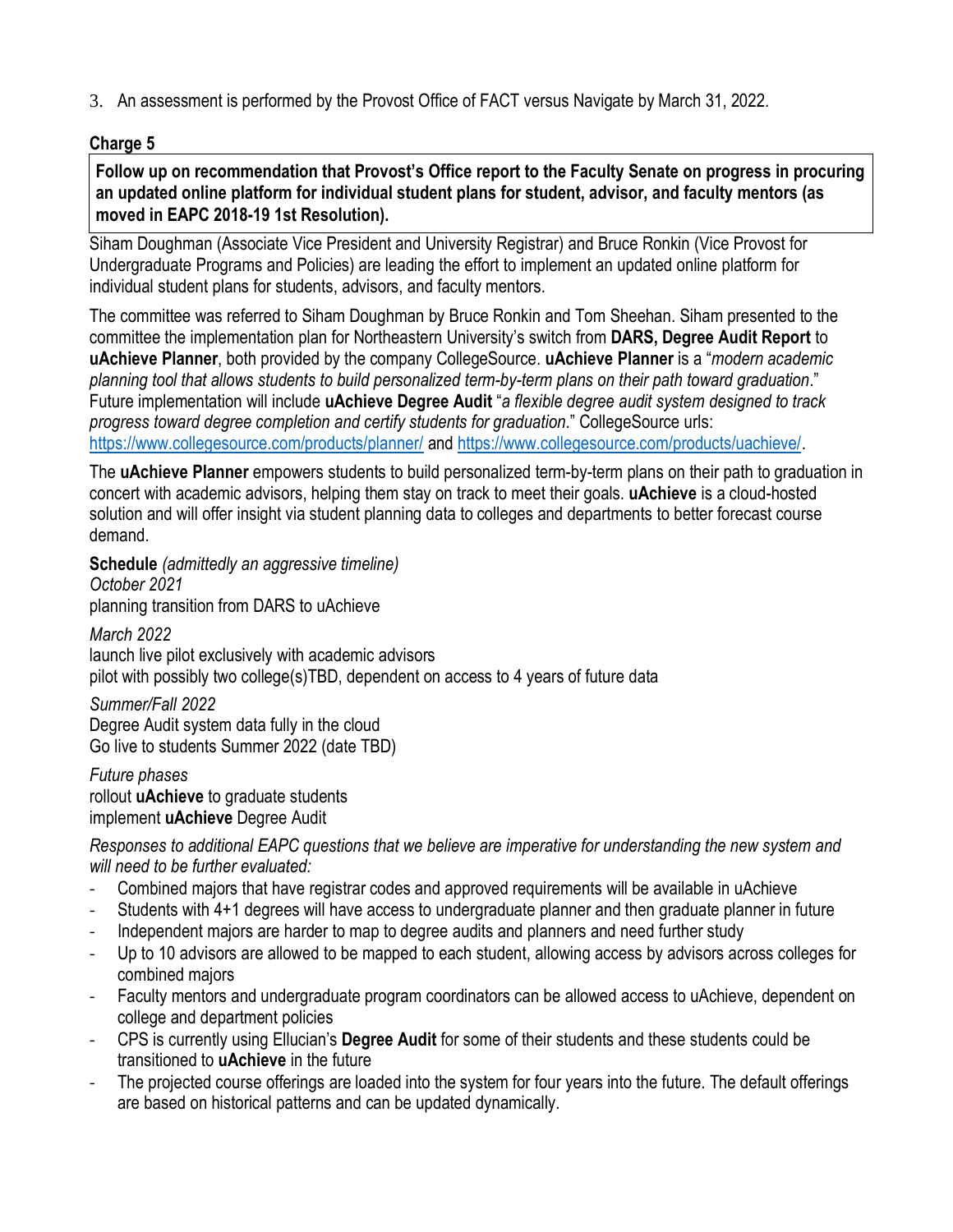## Initial review of the 11/01/2021 report, SAC asked for clarity on the communication plan to all faculty, staff *and students. Response from Bruce Ronkin, Vice Provost for Undergraduate Programs and Policies (11/10/2021)*

What is the communication plan out to faculty staff and students regarding the implementation of uAcheive?

The Registrar's Office is leading the implementation of the uAchieve Academic Planner and they are still in the early stages of getting going. They are already doing active communications with associate deans and academic advising directors as they do these initial steps. Communications to students and faculty won't begin for a while because student access to the system won't begin until summer or fall 2022. The colleges will determine the exact date based on when they are ready to launch (colleges will begin testing and exploring the system March 15, 2022 but it will take them through the spring and summer to get it loaded with course information and set up to meet student needs. I'm sure as we get past January 2022, the Registrar will have enough information to begin making their communication plan. I'm sure Siham would appreciate faculty and staff input as she designs the plan.

## **EAPC Recommends (January 2022 Reporting to SAC):**

1. Continue monitoring of the implementation of uAcheive and revisit the status in March 2022.